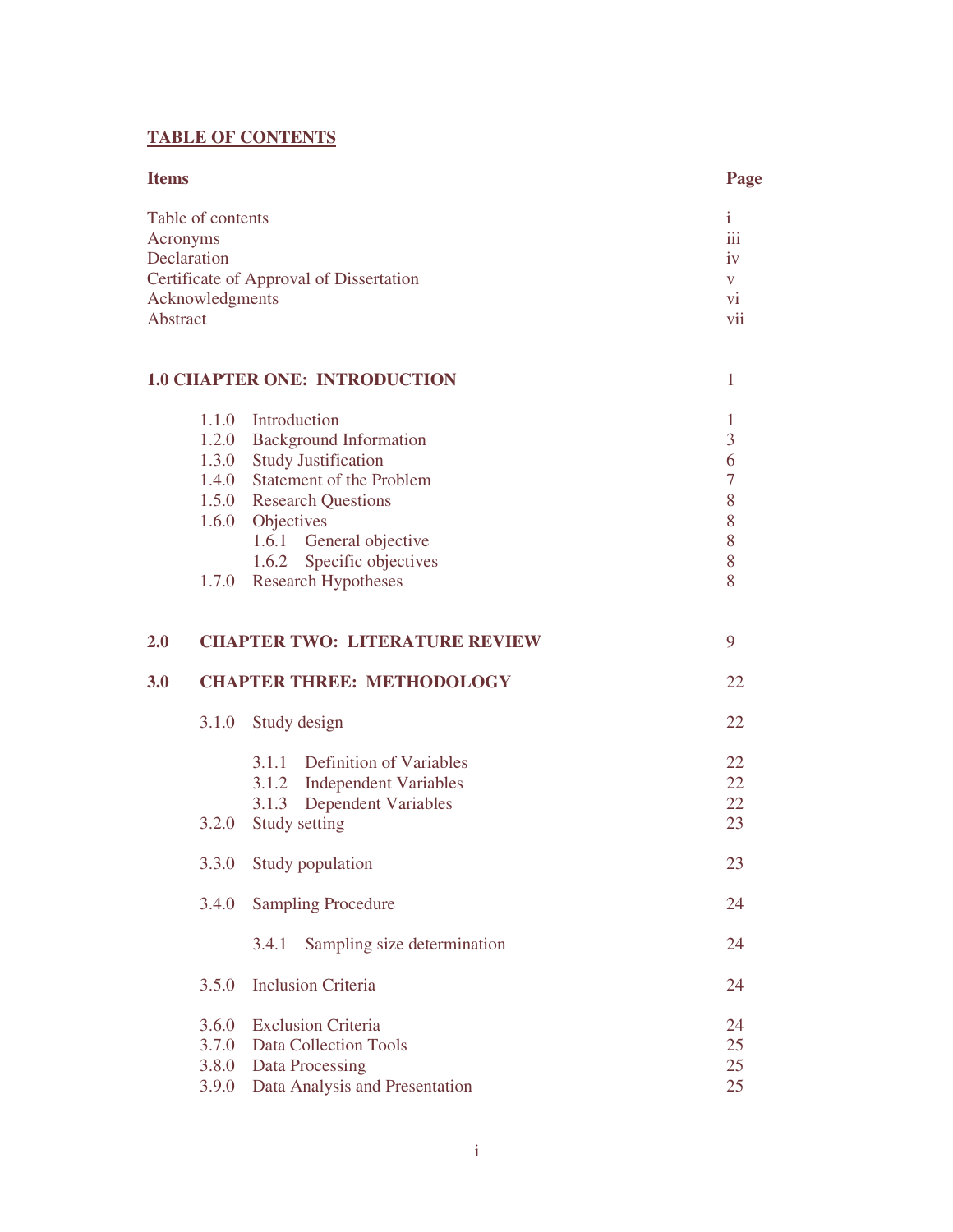|     | 3.10.0 Data Quality Control                                                                  | 25             |
|-----|----------------------------------------------------------------------------------------------|----------------|
|     | 3.11.0 Ethical consideration<br>3.12.0 Utilization of the results<br>3.13.0 Study Limitation | 25<br>26<br>26 |
| 4.0 | <b>CHAPPTER FOUR: FINDINGS</b>                                                               | 27             |
| 5.0 | <b>CHAPTER FIVE: DISCUSSION OF FINDINGS</b>                                                  | 44             |
| 6.0 | <b>CHAPTER SIX: CONCLUSIONS AND RECOMMENDATIONS</b>                                          | 44             |

### **APPENDICES**

| Appendix I References/Bibliography   | 53 |
|--------------------------------------|----|
| Appendix II Study Questionnaire      | 53 |
| Appendix III Participant Information | 53 |

# **LIST OF TABLES**

| 29  |
|-----|
| 30  |
| 31  |
| 31  |
| 35  |
| 37  |
| 38  |
| 42. |
|     |

# **LIST OF FIGURES**

| Figure 1: Map of Zambia (Spot Shows Kasama Town) <b>Error! Bookmark not defined.</b>       |  |
|--------------------------------------------------------------------------------------------|--|
| Figure 2: Respondent is Breast Feeding Child or Not <b>Error! Bookmark not defined.</b>    |  |
| Figure 3: Getting Support for Breast Feeding Practices <b>Error! Bookmark not defined.</b> |  |
| Figure 4: Best Feeding Practice in Relation to HIV Status Error! Bookmark not defined.     |  |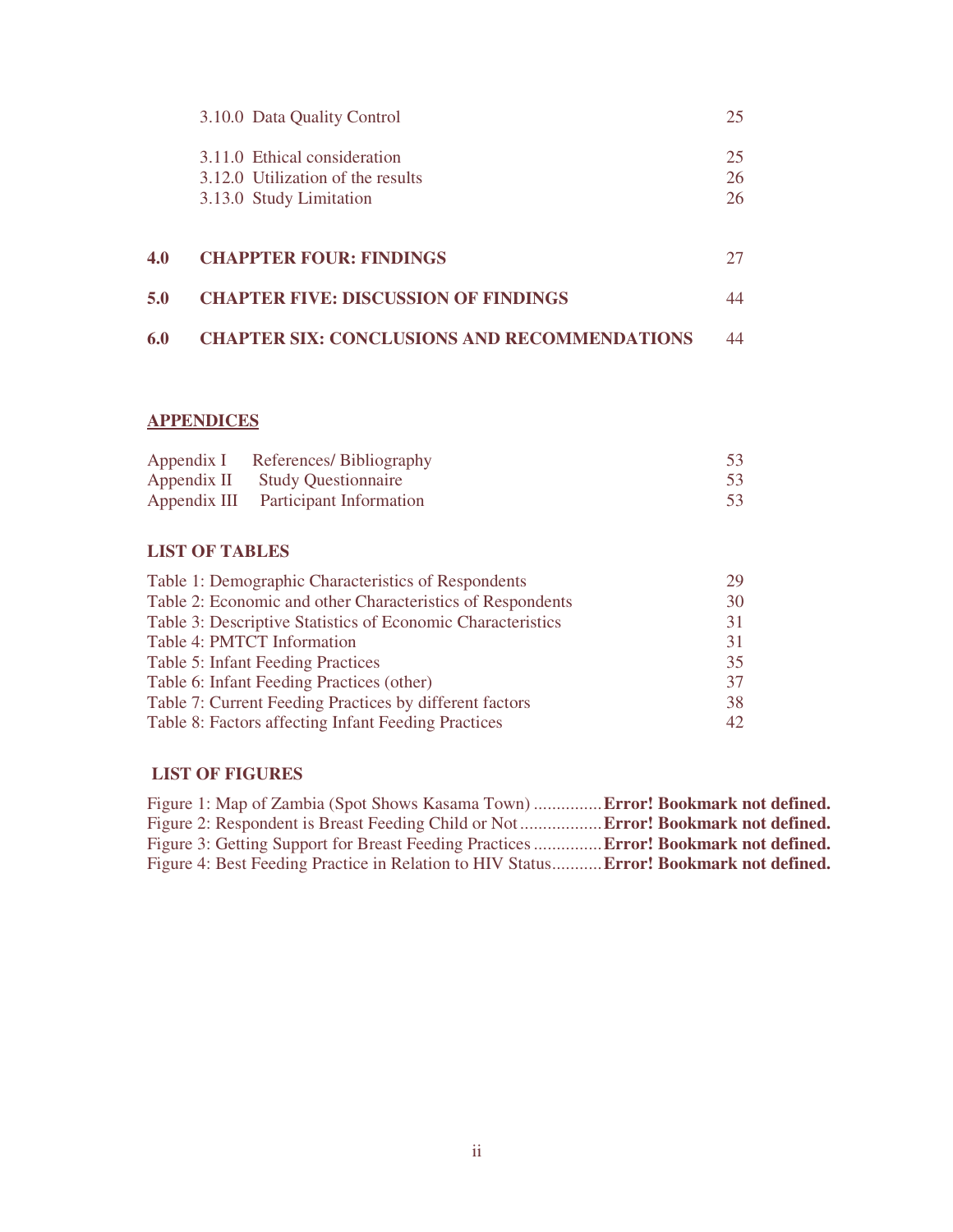# **Acronyms and Abbreviations**

| <b>AFASS</b>  | Acceptable, Feasible, Affordable, Safe and Sustainable |
|---------------|--------------------------------------------------------|
| <b>AIDS</b>   | Acquired immunodeficiency syndrome                     |
| <b>ARVS</b>   | <b>Antiretroviral Drugs</b>                            |
| <b>DNA</b>    | Deoxyribonucleic Acid                                  |
| <b>HIV</b>    | Human immunodeficiency virus                           |
| <b>MCH</b>    | <b>Maternal Child Health</b>                           |
| MoH           | Ministry of Health                                     |
| <b>MTCT</b>   | Mother to child transmission                           |
| <b>NAC</b>    | National AIDS Council                                  |
| <b>NASCOP</b> | National AIDS and STD Control Programme                |
| <b>PLWA</b>   | People Living with HIV and AIDS                        |
| <b>PMTCT</b>  | Prevention of mother to child Transmission             |
| <b>RNA</b>    | Ribonucleic Acid                                       |
| <b>UNAIDS</b> | Joint United Nations Programme on HIV and AIDS         |
| <b>UNGASS</b> | United Nations General Assembly Special Session        |
| <b>UNICEF</b> | United Nations Children's Fund                         |
| <b>VCT</b>    | Voluntary counselling and testing                      |
| <b>WHO</b>    | World Health Organisation                              |
| <b>ZDHS</b>   | Zambia Demographic and Health Survey                   |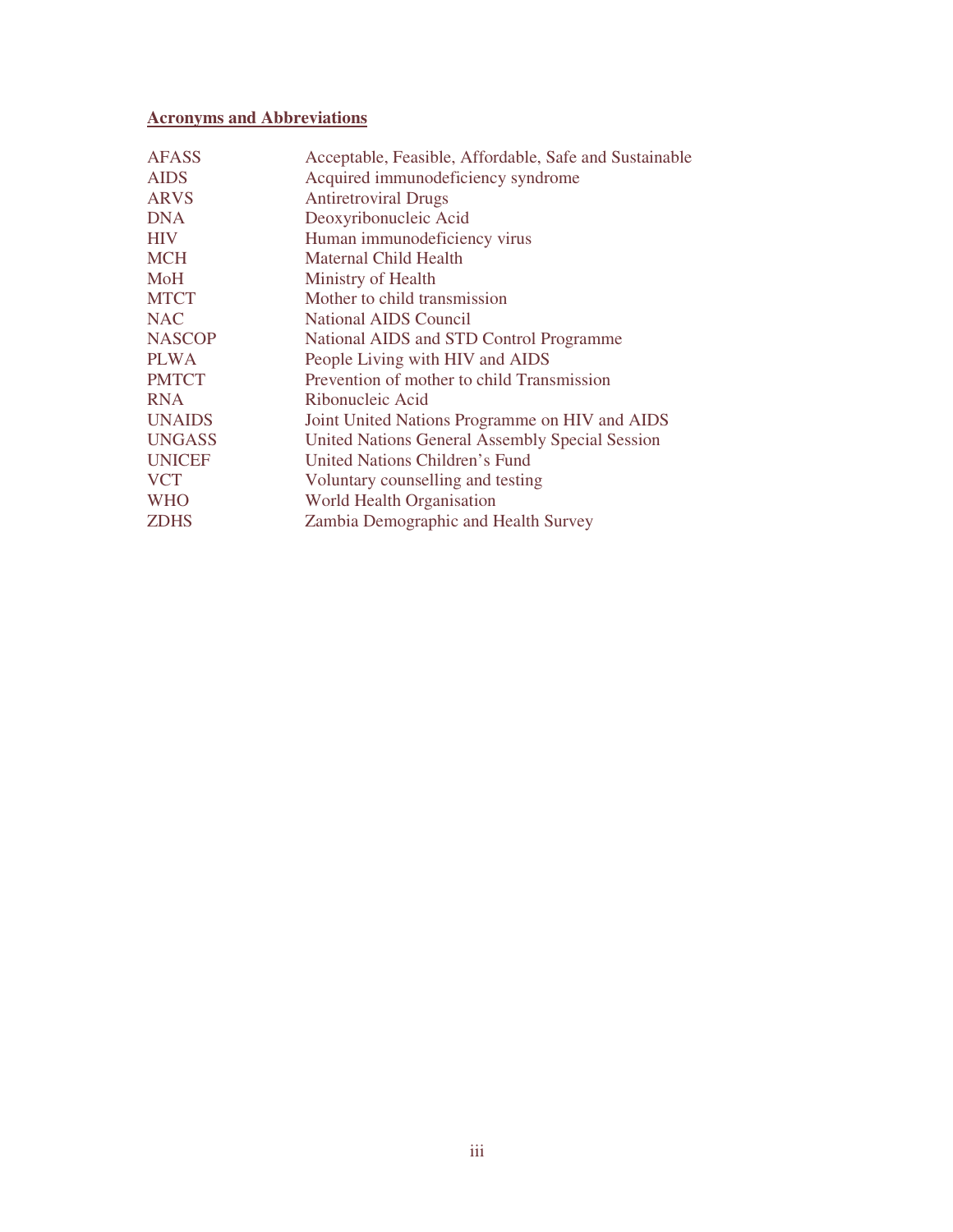### **Declaration**

I, Maurice Mwale, hereby declare that the work presented in this dissertation, for the award of Master of Public Health at the University of Zambia, represents my own work and has not been presented either wholly or in part for any other Master of Public Health, Degree, Diploma or other qualifications at this or another University.

I further declare that all the sources I have quoted have been indicated and acknowledged by means of complete references. This dissertation has been prepared in compliance with the guidelines for the Master of Public Health Dissertations of the University of Zambia.

| <b>Signature:</b>  |                            | Date: |  |  |
|--------------------|----------------------------|-------|--|--|
|                    | <b>Maurice Mwale</b>       |       |  |  |
| <b>Supervisor:</b> |                            |       |  |  |
| <b>Signature:</b>  |                            | Date: |  |  |
|                    | <b>Dr. Celestine Nzala</b> |       |  |  |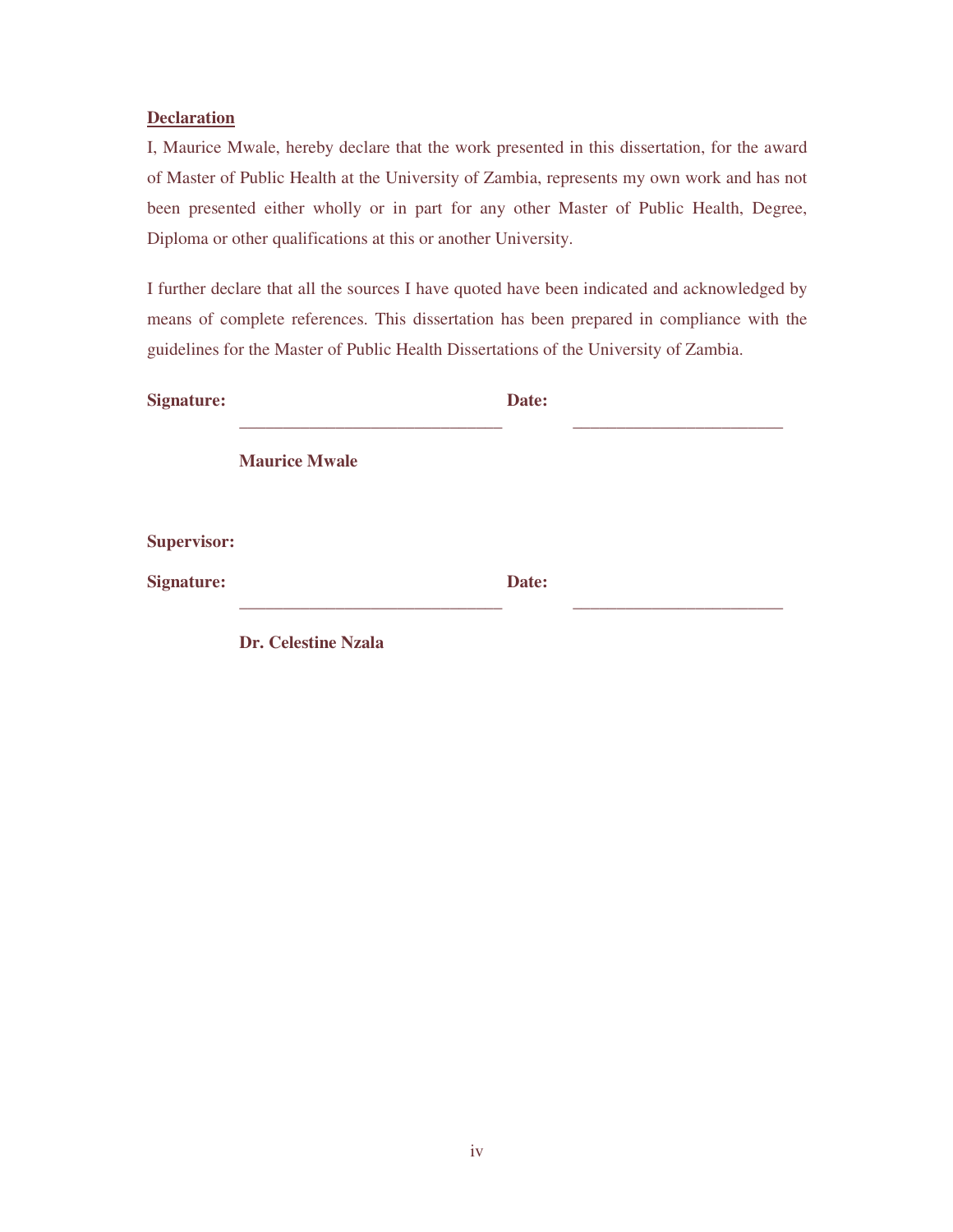## **Certificate of Approval of Dissertation**

The University of Zambia approves this Dissertation of **Maurice Mwale** in Partial Fulfillment of the requirements for the award of Degree of Master of Public Health.

| <b>Examiner</b> | $\mathbf{I}:$ | Name: |
|-----------------|---------------|-------|
|                 |               |       |
| <b>Examiner</b> | $\Pi$ :       | Name: |
|                 |               |       |
| <b>Examiner</b> | III:          | Name: |
|                 |               |       |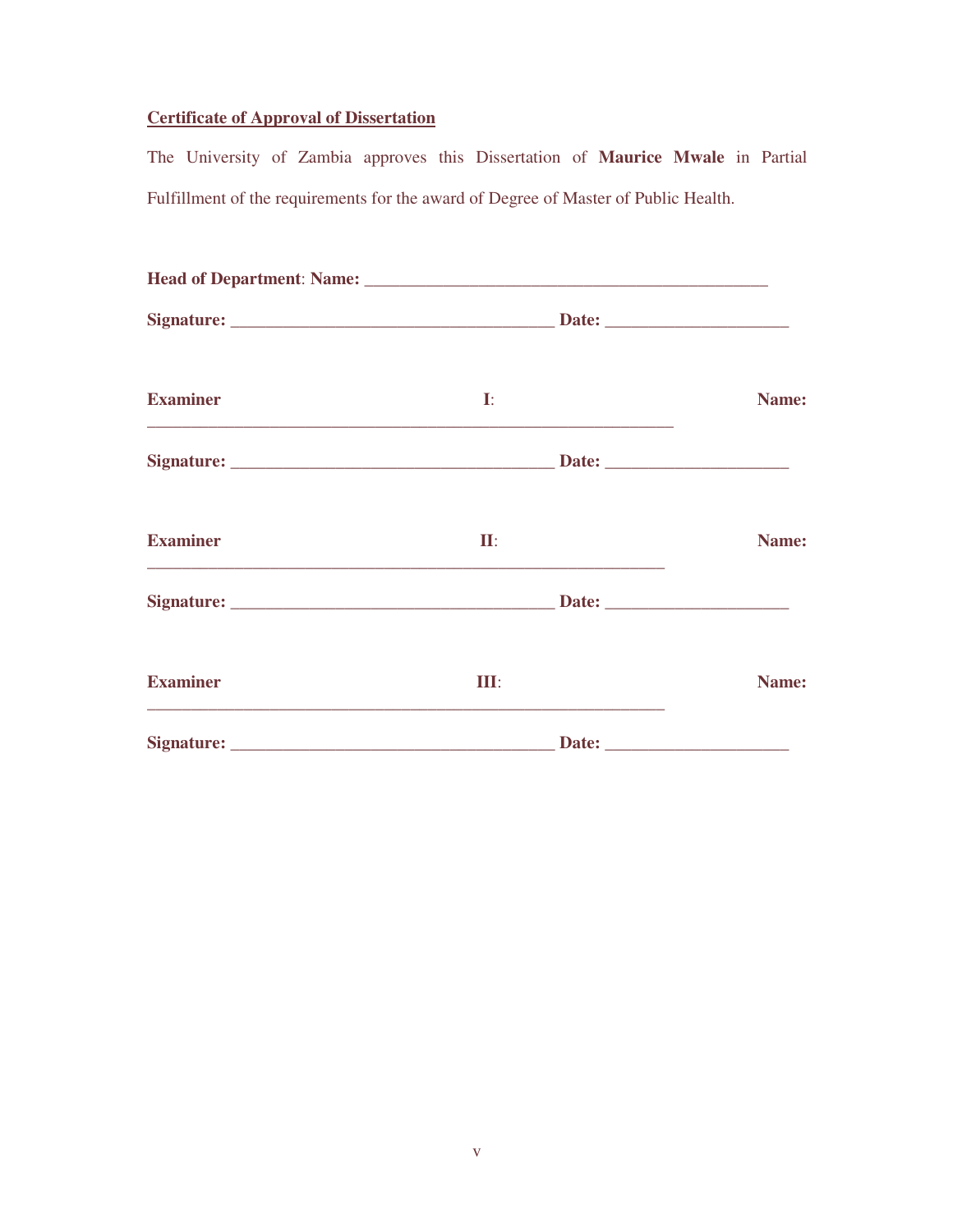#### **Acknowledgements**

This dissertation would not have been clearly conceived and consolidated without the support of many valuable people. The principal researcher thus sincerely thanks the: supervisor, Dr. Nzala, for guidance and advice that eventually paid dividend by the finalization of the dissertation; University of Zambia, Community Medicine department staff, for sufficient provision of an enabling environment and facilities cardinal to the completion of this programme component.

Sincere gratitude to the: sponsor, MoH, for awarding me the financial support to undertake further studies; research assistants for diligence and adherence to research protocols; peers, Mr Remmy Mulenga in particular for objectively reviewing the draft proposal and offering psychosocial support. Nonetheless, I apportion no responsibility on any of the parties, herewith mentioned, for whatever mis-presentations, misconceptions and/or omissions.